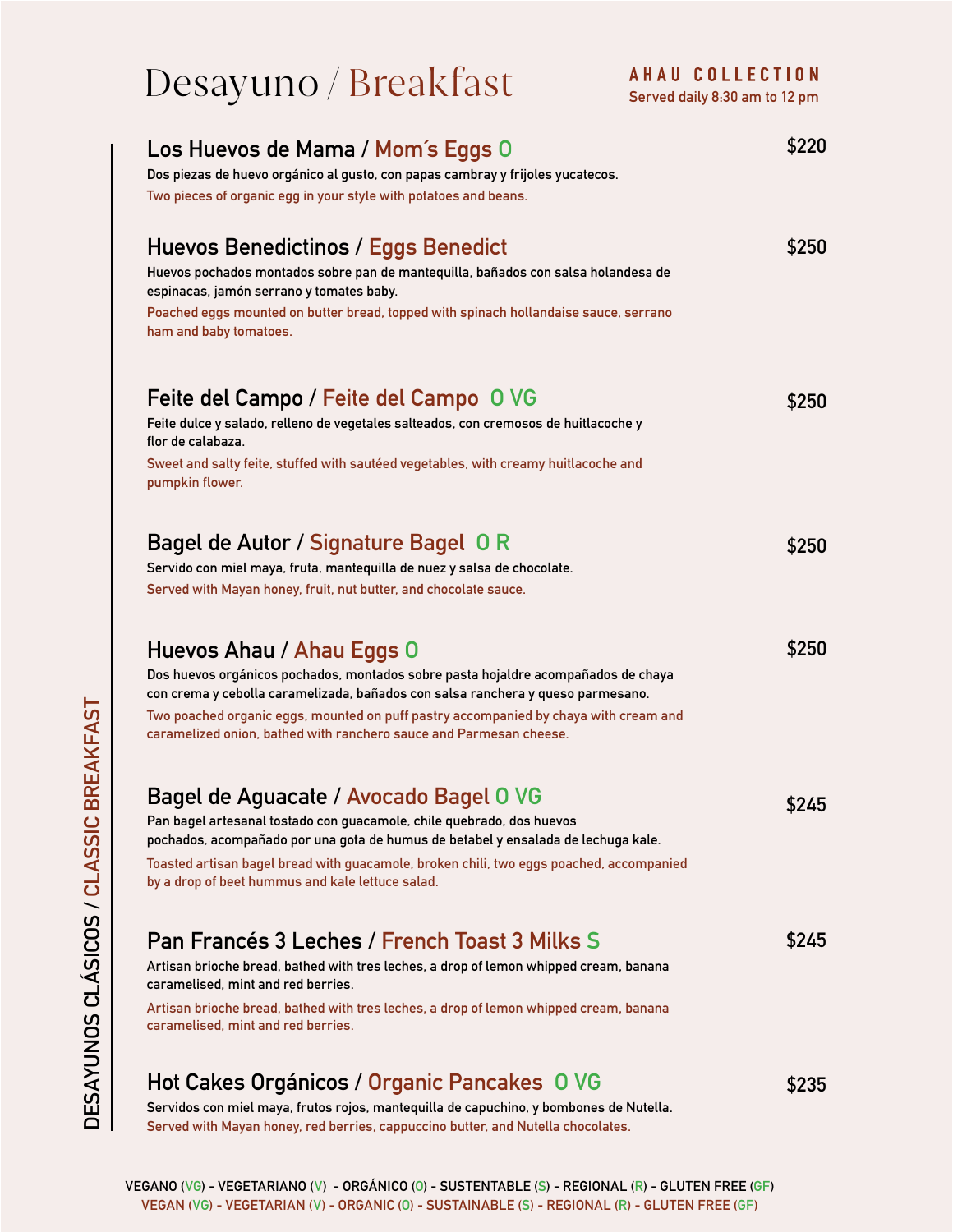| Huevos Rancheros 0 R<br>Dos tortillas con frijoles refritos, queso Oaxaca, huevos estrellados tiernos, bañados en<br>salsa de tu eleccion servidos con queso cotija, crema de rancho, cilantro y cebolla morada.<br>Two tortillas with refried beans, Oaxaca cheese, soft scrambled eggs, bathed in the sauce of<br>your choice served with cotija cheese, ranch cream, cilantro and red onion. | \$245 |
|-------------------------------------------------------------------------------------------------------------------------------------------------------------------------------------------------------------------------------------------------------------------------------------------------------------------------------------------------------------------------------------------------|-------|
| Tacos Dorados de Pavo / Roasted Turkey Tacos 0 R<br>Servido con cama de salsa verde, queso doble crema chiapaneco, crema acida, lechuga<br>fresca y cebolla curtida.<br>Served with a bed of green sauce, Chiapas double cream cheese, sour cream, fresh lettuce<br>and tanned onion.                                                                                                           | \$260 |
| Chilaquiles OR<br>Con huevos fritos, pidelos con la salsa de tu elección, servido con queso cotija, crema de<br>rancho, cilantro, y cebolla morada. (Salsa verde - ranchera - divorciados)<br>With fried eggs, order them with the sauce of your choice, served with cotija cheese, ranch<br>cream, cilantro, and red onion. (Green sauce - ranchera - divorced).                               | \$235 |
| Quesadillas de Huitlacoche O R<br>Tres piezas de tortilla de maíz hecha a mano, rellena de queso oaxaca y huitlacoche<br>perfumado con hojas de epazote. Acompañada de salsa mexicana y guacamole.<br>Three pieces of handmade corn tortilla, filled with oaxaca cheese and huitlacoche scented<br>with epazote leaves. Accompanied by Mexican salsa and guacamole.                             | \$240 |
| Tételas de pib de cochinita pibil<br>Clásicas tételas rellenas de cochinita pibil de Yucatán, espejo de salsa de frijol y longaniza.<br>Classic tetelas stuffed with cochinita pibil from Yucatán, mirror of bean sauce and longaniza.                                                                                                                                                          | \$235 |
| Huevos Motuleños / Motuleños Eggs<br>Huevos fritos sobre tortillas fritas y frijoles refritos, bañados en salsa motuleño, chicharos,<br>jamón de pavo y plátanos fritos.<br>Fried eggs on fried tortillas and refried beans, bathed in motuleño sauce, peas, turkey ham<br>and fried plantains.                                                                                                 | \$245 |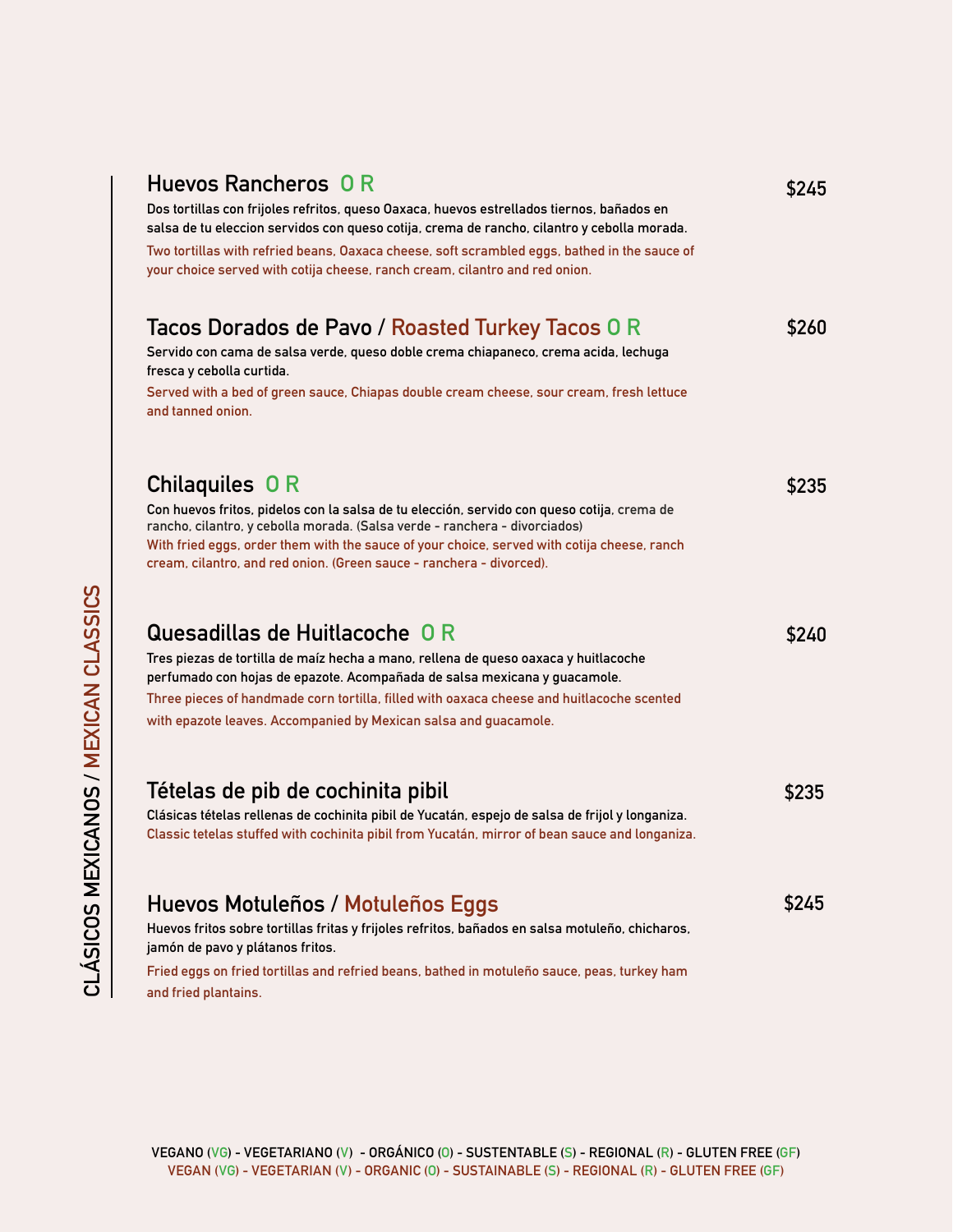| Fruta de Temporada / Seasonal Fruit V VG 0 R<br>Selección de frutas con yogurt y granola.<br>Selection of fruits with yogurt and granola.                                                                                                                                                                                                                  | \$250 |
|------------------------------------------------------------------------------------------------------------------------------------------------------------------------------------------------------------------------------------------------------------------------------------------------------------------------------------------------------------|-------|
| Avena Rústica / Rustic Oats V VG O<br>Acompañado con plátano caramelizado hecha con leche de tu elección<br>(Coco, Almendra o de Vaca).<br>Accompanied with caramelized banana made with milk of your choice<br>(Coconut, Almond or Cow).                                                                                                                  | \$205 |
| Omelette de Claras / Egg Whites Omelette O R<br>Relleno de kale y mix de champiñones, servido con tomates, queso panela asado, espárragos<br>blanqueados y aceite de cilantro.<br>Stuffed with kale and mushroom mix, served with tomatoes, grilled panela cheese, blanched<br>asparagus and coriander oil.                                                | \$205 |
| Bowl de Pudín de Chía Maya / Chia Maya Pudding Bowl V VG<br>Leche de coco con semillas de cacao, plátano, fresa, miel maya y almendras fileteadas.<br>Coconut milk with cocoa beans, banana, strawberry, Mayan honey and sliced almonds.                                                                                                                   | \$215 |
| Quinoa con Huevo Pochado / Quinoa with Poached Egg O<br>Mix de Quinoa con brote de girasol, pepino, tomate cherry, champiñones frescos, scharlot,<br>semilla de girasol tostada, aceite de albahaca y aguacate.<br>Quinoa mix with sunflower sprout, cucumber, cherry tomato, fresh mushrooms, scharlot, toasted<br>sunflower seed, basil oil and avocado. | \$255 |